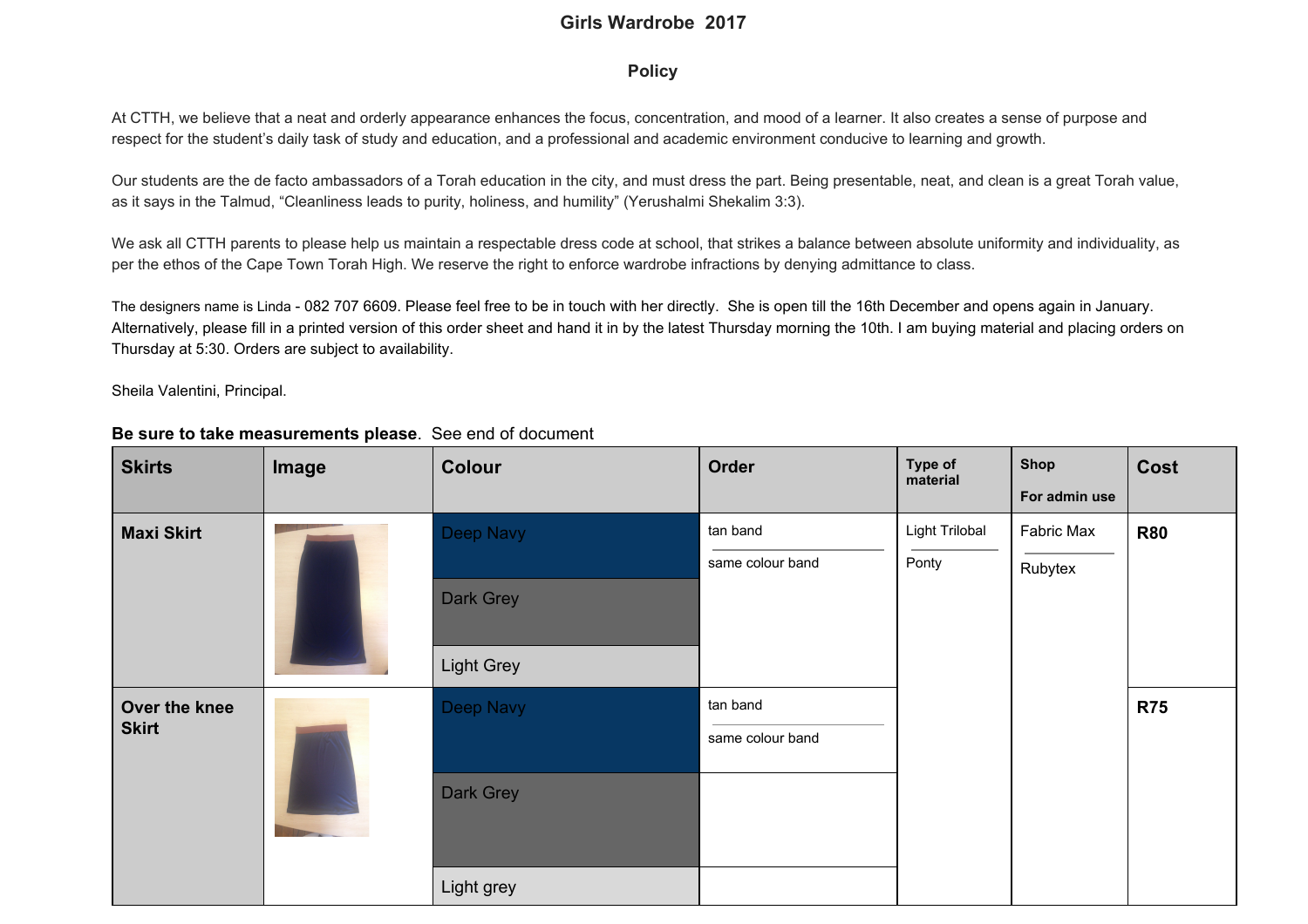| <b>Flare</b> | Deep Navy | tan band         | Cotton Sateen<br>R43,00 | Studio 47 | <b>R100</b> |
|--------------|-----------|------------------|-------------------------|-----------|-------------|
|              |           | same colour band | Scuba<br>R65,00         |           |             |

| <b>Tops</b>                 | Image | Colour                | Order                | Type of<br><b>Material</b>     | <b>Shop</b> | Cost             |
|-----------------------------|-------|-----------------------|----------------------|--------------------------------|-------------|------------------|
| <b>Bat Sleeves</b>          |       | Deep Navy             | $\frac{3}{4}$ length | Cotton Lycra                   | Studio 47   | <b>R80</b>       |
|                             |       | Stone                 | Long sleeve          | Viscose Lycra                  |             |                  |
|                             |       | Light Grey            |                      |                                |             |                  |
| <b>Mock Button</b><br>shirt |       | <b>Deep navy Blue</b> |                      | Peach<br>skin/Faille<br>R35,00 | Studio 47   | <b>R120</b>      |
|                             |       | Light Grey            |                      |                                |             | R120             |
| <b>Collar Shirt</b>         |       | Stone                 |                      | Cotton                         |             | R <sub>199</sub> |

| Supplier<br>Colour<br><b>Image</b><br><b>COSL</b> |  | <b>Jerseys</b> |  |  |  |  |
|---------------------------------------------------|--|----------------|--|--|--|--|
|---------------------------------------------------|--|----------------|--|--|--|--|